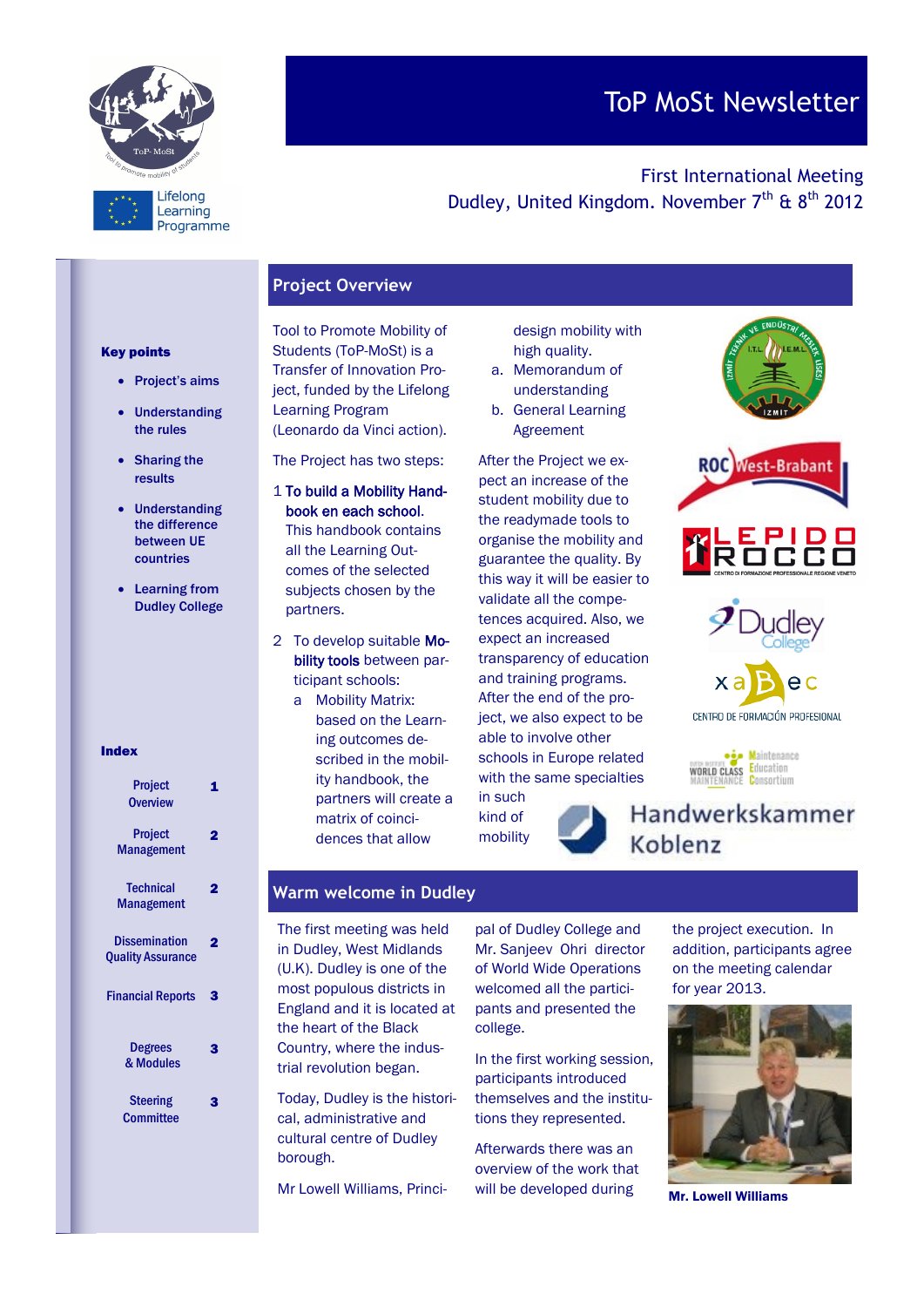#### ToP MoSt Newsletter **Page 2**



Dudley College Building

# An international network of VET

providing institutions could aid worker mobility in that national employers could extend their trust in qualifications issued by home institutions to those issued by foreign VET providers belonging to the same network.

CEDEFOP (WP 9)

#### Project Management

Mrs. Mariamar Cervantes from Xabec presented a general overview of the project.

An explanatory document was distributed to each organization, in order to provide written information for all participants.

It included a detailed description of the work packages, the tasks and results expected, as well as the

#### deadlines.

The importance of dissemination was stressed by participants: it is important for the EU to present the citizens the benefit for them by EU-projects and help other institutions to take advantage of the results of developing projects.

Partners will inform XABEC about all dissemination activities. Mrs. Cervantes

must get all copies of e.g. press release, newsletter and they will be uploaded in the website of the Project.



Studying the Gantt Chart

#### Technical Management

The objective of this workshop was to explain in depth all the steps that partners need to take in order to accomplish the technical objectives of the project.

The team discussed about their different VET-systems. They agreed to use the EUguidelines as reference for learning outcomes, independent from the way of vocational training in their countries.

During the presentation, The Mobility Handbook was described as a window of the school, through which



Participants in the meeting

all partners can "see" the learning outcomes that are interesting for their students and teachers.

In addition, partners identified as a key task to find solutions for flexibility of learning contents, in such way that parts of training could be fulfilled in the host school and could be recognized by sending partner.



Dudley College New Building

#### Dissemination and Quality Assurance

This working session was led by Mr. René Strijbosch from Maintenance Educa-





Exchanging ideas

tion Consortium.

As said in the beginning of the meeting, Associazione degli Industriali del Nord Sardegna won't participate in the project and they were the leaders of the work package related to dissemination activities.

Maintenance Education Consortium was proposed to lead Dissemination and Xabec will help them carrying out the activities of this work package. The partners accepted the proposal.

Each organisation presented the dissemination activities they intended to promote. Afterwards, each work package leader worked on the Quality Assurance Forms.

MEC will elaborate Dissemination Plan and the Quality Management Plan. .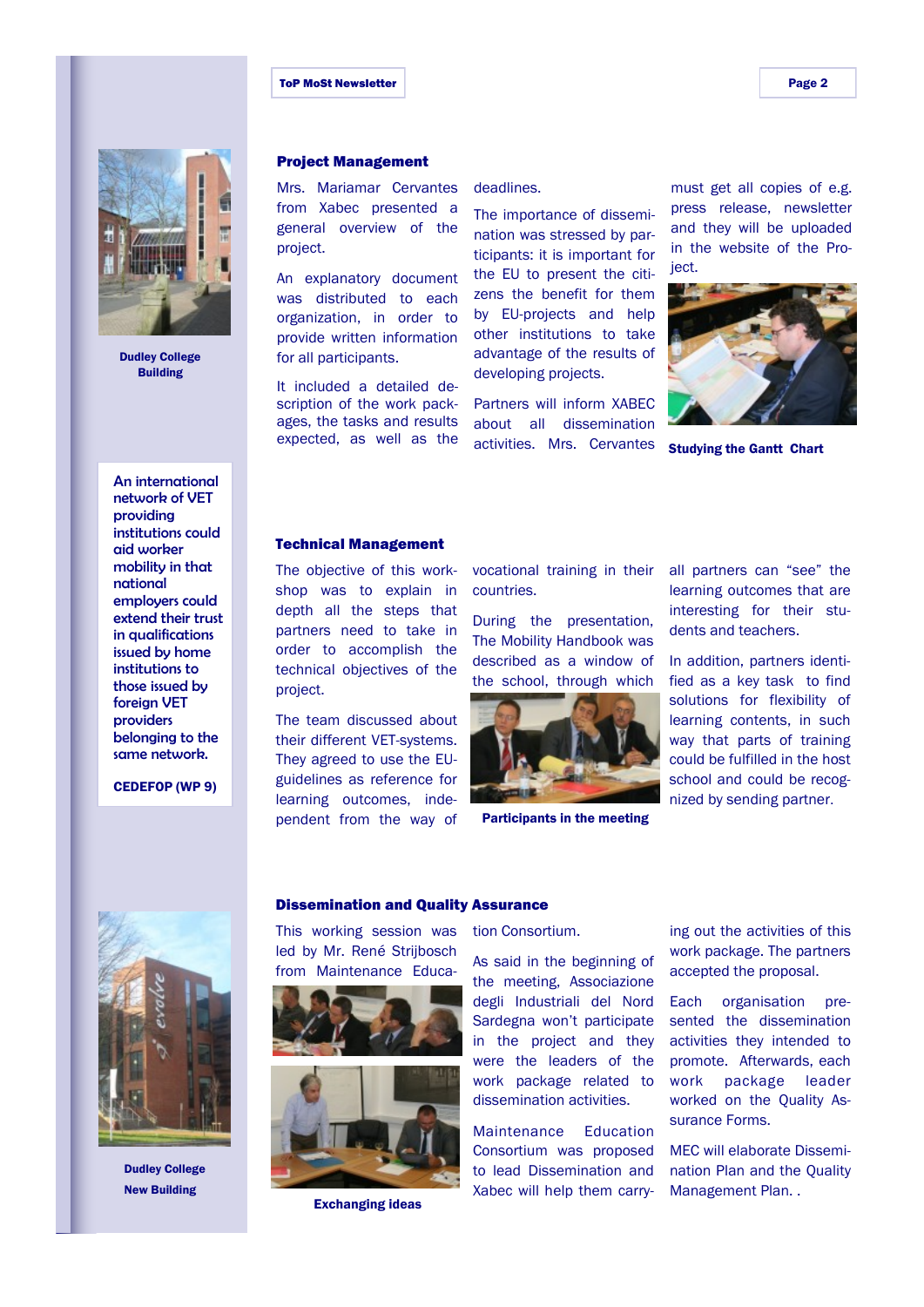#### Financial Reports

As this Project is funded by the European Union, it is very important that all partners understand the regulation given by the Spanish National Agency. (OAPEE)

OAPEE has useful templates to report each cost category and they must be

used by all partners.

Mariamar explained each cost category and the related forms that must be used to report it.

Also, she presented the mechanisms for changing the budget, if needed.

To improve budget control, partners will elaborate a financial report quarterly.

Xabec gave to partners all the forms and the deadline of the reporting periods digitally and in addition it is available in the Project's website.



Our host Mrs. Krishna Singh



#### Degrees and Modules

This was one of the most interesting working sessions of the meeting.

The objective of the workshop was to exchange the work developed by each partner regarding the degrees and subjects they want to include in the mobility handbook.

While presenting the degrees, partners introduce the particularities of their educational system.

Due to the relevance that dual system is having nowadays in VET, partners with this type of education presented in depth how it work in their countries and how is the relationship between schools, chambers of commerce and companies.

The next step of the project is to identify the learning

outcomes of each of the Modules that will be included in the Mobility Handbook.



Sharing opinions

"All things are created twice; first mentally; then physically. The key to creativity is to begin with the end in mind, with a vision and a blue print of the desired result."

Stephen Covey

#### Steering Committee

The steering committee is in charge of leading the project and provide directions to accomplish all the objectives on time, with high quality and within the budget.

During this meeting, they discussed about management issues of being sending and host organisations

They agreed to organise better the information about the content of train-



ing of foreign students.

Xabec, Izmit and Markiezaat exchanged their experiences of sending and receiving foreign students.

During the meeting, partners highlighted the importance of practical work at host partner, so it is important to develop educational strategies for theoretical training.



**Dudley**